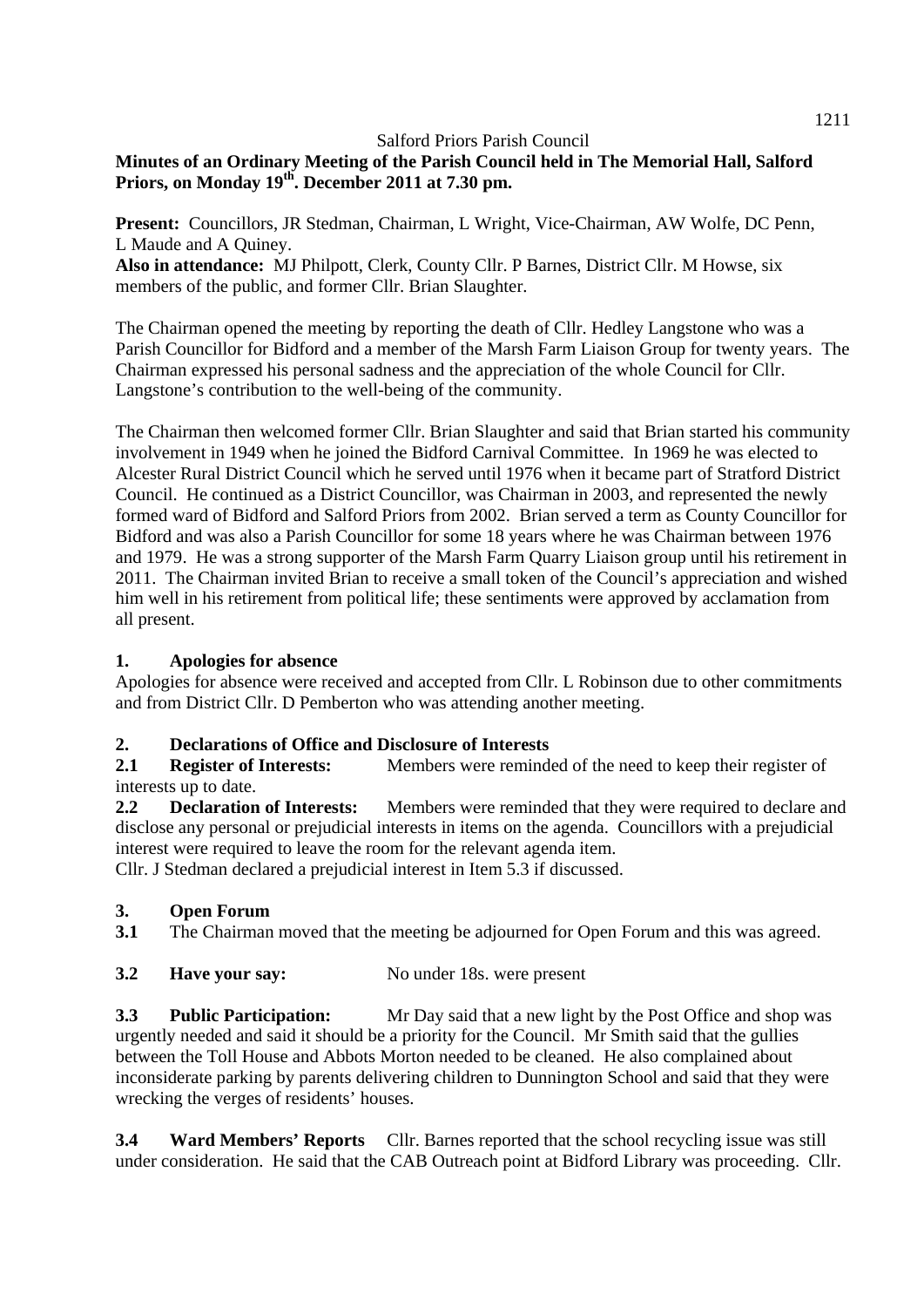Barnes reported that the opening hours of the recycling centres were being changed. He also commented on the numerous charity collections in the area and said that Trading Standards had a list of licensed charities which Cllr. Howse agreed to copy to the Clerk. Cllr. Howse said that actions were underway regarding the tipping at Long Marston and it was agreed this should be considered at the next Liaison Group. He mentioned there could be funding for Youth Clubs through European schemes. Cllr. Quiney asked when the location of Travellers' sites would be published and Cllr. Howse said probably in February.

**3.5** The Chairman closed the adjournment at 8.01 pm.

# **4. Minutes**

**4.1** The Minutes of the Ordinary Meeting of the Parish Council held on Wednesday 16<sup>th</sup>. November at 7.30pm. at The Memorial Hall, Salford Priors, were approved and signed by the Chairman.

# **5. Clerk's Progress Report**

# **5.1 Security lights at Alamo factory**

A letter was sent to Alamo on 26.11.11 regarding the dazzling effect of their security lights for highway users. Councillors agreed it was the light on the office that was a problem. The Clerk said he would chase a reply.

# **5.2 Highways gullies at bottom of School Road**

David Elliston says he has raised a ticket for the gullies to be cleansed and the pipe work to be jetted. The work should be carried out shortly but, at the moment, he is unable to give an exact date.

# **5.3 Removal of plants from bed at School Road junction**

The Planter Contractor was asked to respond to Mrs Seville's query regarding the removal of plants from the School Road island and responded "we are of the opinion that the silver leaf Cineraria would not accord with the agreed Jubilee planting design for the next spring by reason of their size and colour, furthermore, they would most likely not survive the winter frost in such an exposed site, particularly if last winter's conditions return."

# **5.4 Lights at Dunnington cross roads**

Kevin Fennell of WCC has issued tickets for the repair of the lights at Dunnington cross roads and some of the tall globe lights have been repaired. He has apologised for missing the lights when the bollards were repaired.

# **5.5 Affordable housing**

Phil Ward was asked to prepare a note as to the future of the scheme. He sent the following: "I think you are aware that the bid to the Homes & Communities Agency (HCA) for funding was unsuccessful. Following subsequent discussions with the Housing Associations, it is now proposed that Jephson Housing Association leads the development of the scheme with Warwickshire Rural Housing Association managing the scheme on Jephson's behalf. A bid has been made to Stratford DC for top-up funding of £110,000 to enable the scheme to be delivered. Although political approval for this funding is required, initial feedback from Stratford DC is encouraging. If successful, Jephson would work towards submitting a planning application in Spring 2012 with a start on site in Autumn 2012. I will contact you again when I know the outcome on the funding bid." Cllr. Howse said he would continue to make enquiries. Council noted the comments from Mr Ward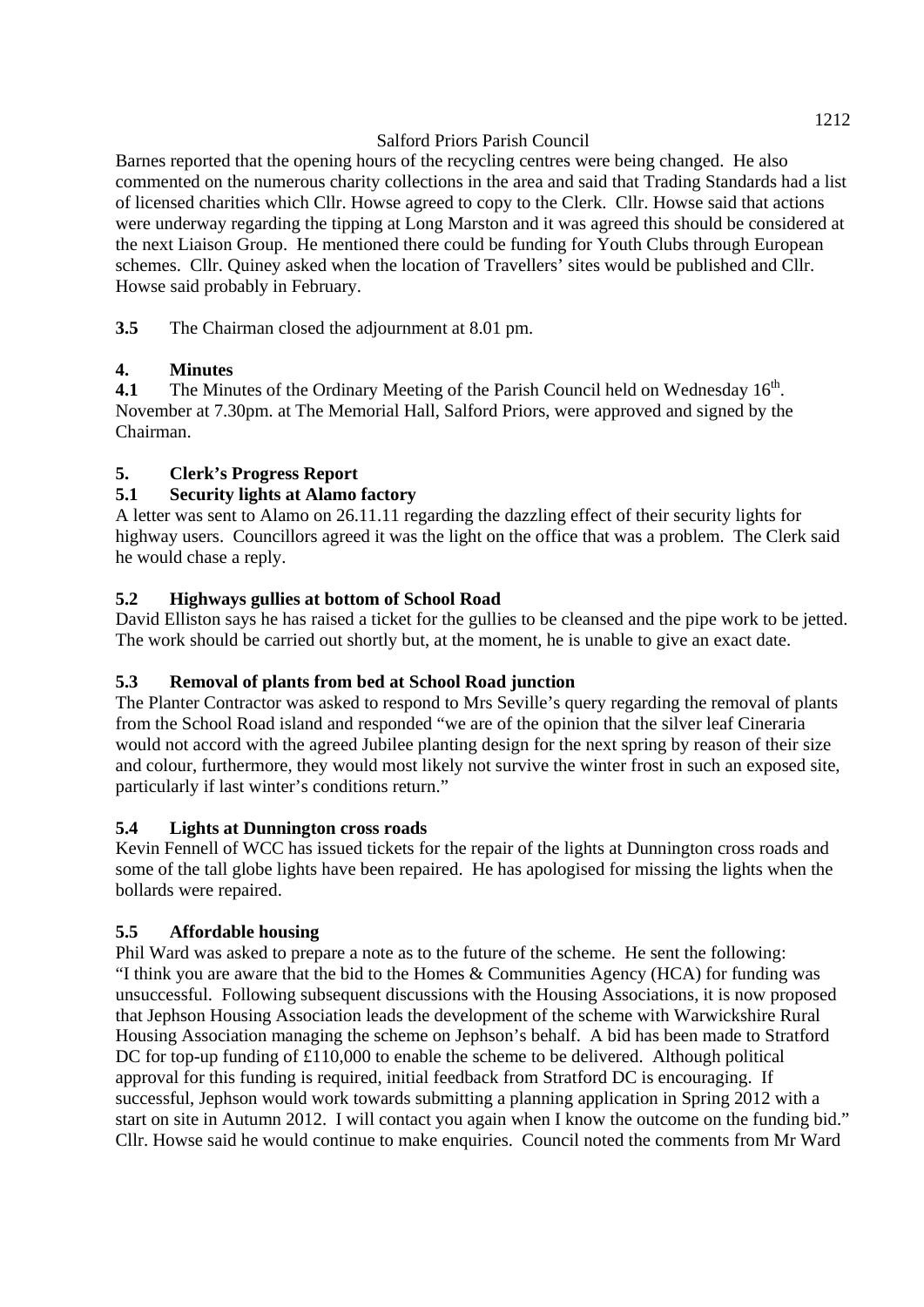and requested the Clerk to gain confirmation as to why the HCA bid was unsuccessful in light of government initiative to fund housing projects.

# **5.6 Parking at Dunnington School**

The police cones seem to be proving effective. We have been informed that they will be removed over the Christmas holiday but returned afterwards. However, they can only be seen as a temporary solution and a reply from WCC to the Clerk's letter of 14.11.11 is still awaited. The Clerk was asked to chase WCC for a permanent solution to the problem and make enquires with the Chief Executive regarding the reason for the lack of commitment from County Council officers with copies of all correspondence to the Ward Member Cllr Barnes.

# **5.7 Request for a special dispensation**

The Clerk reported that the result of the application for a special dispensation should have been considered at a meeting of the Standards and Ethics Committee on 23.11.11. Unfortunately, the Lead Officer was called away from the meeting and "some confusion arose regarding the Committee's consideration of the Parish Council's request as it was unsure whether the statutory requirements had been met. Consequently the item was deferred." The item will be reconsidered on 29.02.12.

# **5.8 Mowing contract**

The mowing contract with Hightrees Landscape Services has been extended as agreed by Council. The contractor has written confirming his acceptance of the contract extension.

# **5.9 Information on notice boards**

As requested by Cllr. Quiney, the updated list of Councillors has been posted on the notice boards and a list of Councillors' details was circulated to all members by the Clerk.

# **5.10 Leylandii cuttings at rear of Perkins Close**

The Clerk reported that following discussion with Cllr. Quiney he had now written to the resident concerned in Park Hall Mews asking for the waste materials to be removed.

# **5.11 Orchard Farms packing station**

The Clerk reported that Derick Wilkinson, MD of Sandfields, had confirmed that the packing station had been let to Angus soft fruit and they have already moved in. The "Let" sign fell off! The Chairman asked the Clerk to bring the planning conditions for the packing station to the next meeting as he was aware of lorries using the site at all hours.

# **5.12 Sewerage B4088**

The scheme has now moved to Severn Trent. The Clerk said he had spoken to Alex Mortlock, Strategy Manager and asked for a copy of the report. He said he would send one but it has not been received yet. He said he had recently taken up responsibility for the promotion of Section 101a schemes into their investment programme and will be keeping us updated with the progress.

The scheme has been to their first level approval board but due to its high cost (greater than £1million) it needs to go their Investment Control Group for final approval. He said this will happen in December and once he knows the outcome from this he will contact us again to run through what this means and what the next steps are. Local residents have been informed.

# **5.13 Materials at Scout Hut**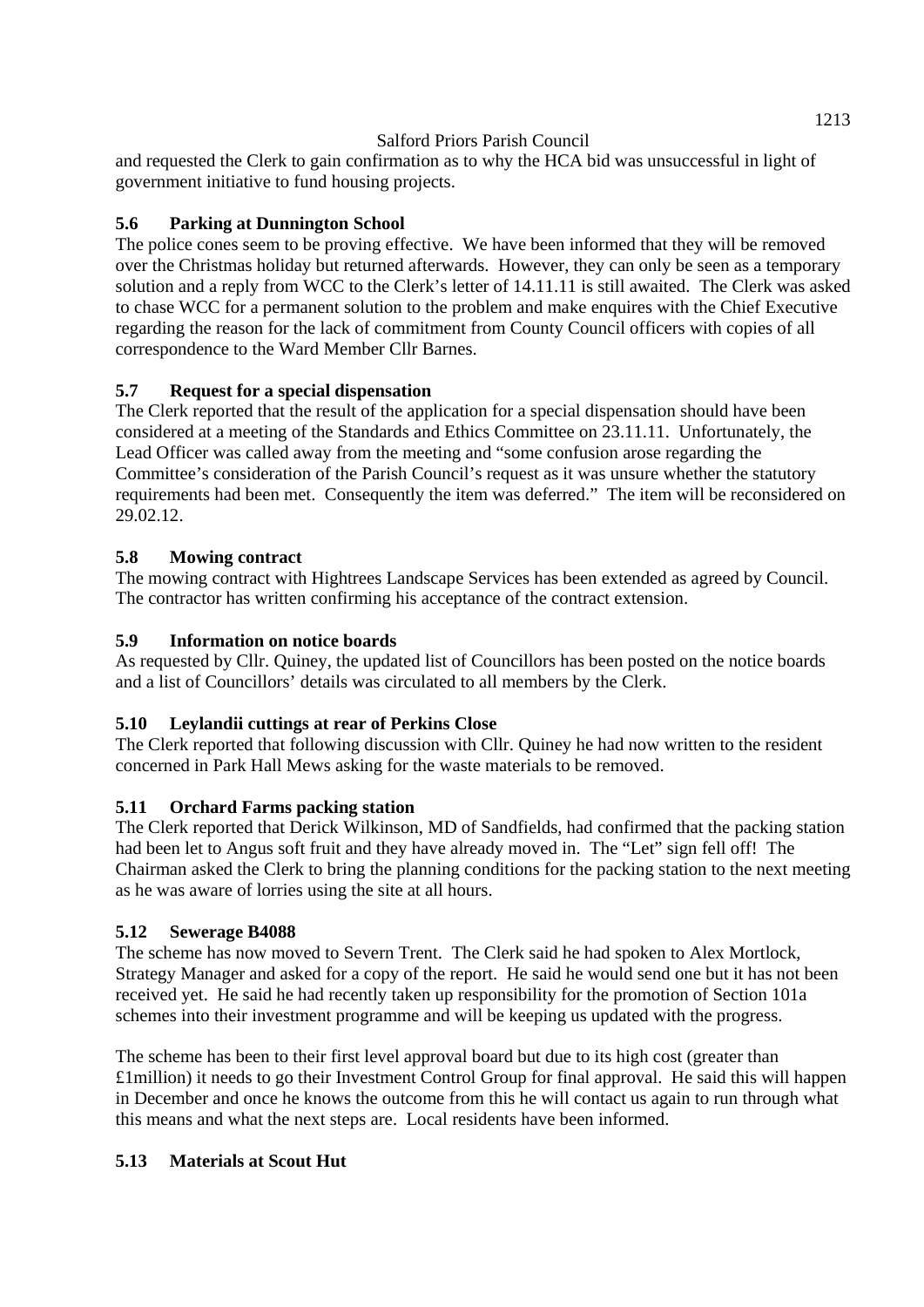The Chairman said that more waste materials had been imported to the Scout Hut land and asked Cllr. Quiney to monitor what was happening.

## **6. Planning general**

# **6.1 Meeting with Robert Weeks, Planning Officer SDC**

The Clerk reported that he had written to Robert Weeks as instructed and a copy was circulated. He said that he had received several calls from the planners on various matters and had also been told that our requests for information on the criteria adopted for Tree Preservation Orders and regarding the tree screening at Shamba were being addressed. Cllr. Howse said that the Planning Committee West had overturned several recommendations by officers recently. Council agreed that the pressure should be maintained for a full response to the matters raised previously.

## **6.2 Worcestershire Waste Core Strategy Development Plan Document Submission**

The Clerk reported that there was to be an Examination in Public of the waste strategy and he had been provided with a CDC Rom with the full strategy documents. He advised that no further action was necessary as the Council's views had been reflected in the Plan.

## **7. New Planning Applications to consider**

**7.1 11/02437/LBC –** Replacement of windows to front elevation at Jasmine Cottage, Evesham Road, Salford Priors, WR11 8UU, for Mr Reginald T Stokes. Following discussion Council made no representations.

## **8. Planning Decisions**

Council noted the following planning decisions:

**8.1 11/02543/TREE** – Arboricultural works at Salford House, Station Road, Salford Priors, Evesham, WR11 8UX.

### **No objection**

**8.2 11/02321/FUL** – Proposed conservatory, utility and storm porch extension (re-submission of 11/01363/FUL) at 3 Priors Grange, Salford Priors, Evesham, WR11 8XP, for Mr Martin Donn. **Planning Permission granted** 

### **9. Precept for Financial Year 2012/13**

**9.1** A report by the Clerk with detailed budget proposals following the successful meeting of the F&GP Group with interested residents had been circulated. The Chairman said that the Government had indicated that capping of Parish Council precepts might apply in future years and asked Council to consider whether a small increase might be appropriate. Cllr. Quiney argued that a small increase would have a minimal effect on resident's payments and would be the prudent approach. Cllr. Wolfe referred to the proposed surplus in the accounts and felt the current precept should be held. Cllr. Wright and Cllr. Maude agreed.

Cllr. Wolfe proposed, Cllr. Wright seconded that the precept should be set at £47,000. Cllr. Quiney proposed an amendment, seconded by Cllr. Penn that the precept should be set at £48,000. The amended motion was lost by 3 votes to 2. The substantive motion was won by 4 votes to 1.

The formal resolution, as approved by Council is: **"The Clerk, under Section 150(4) of the Local Government Act 1972, issues a Precept on Stratford on Avon District Council for the sum of £47,000 from the General Rate of the Parish to meet expenses payable to the Parish Council in the Financial Year 1st April 2012 to 31st March 2013".**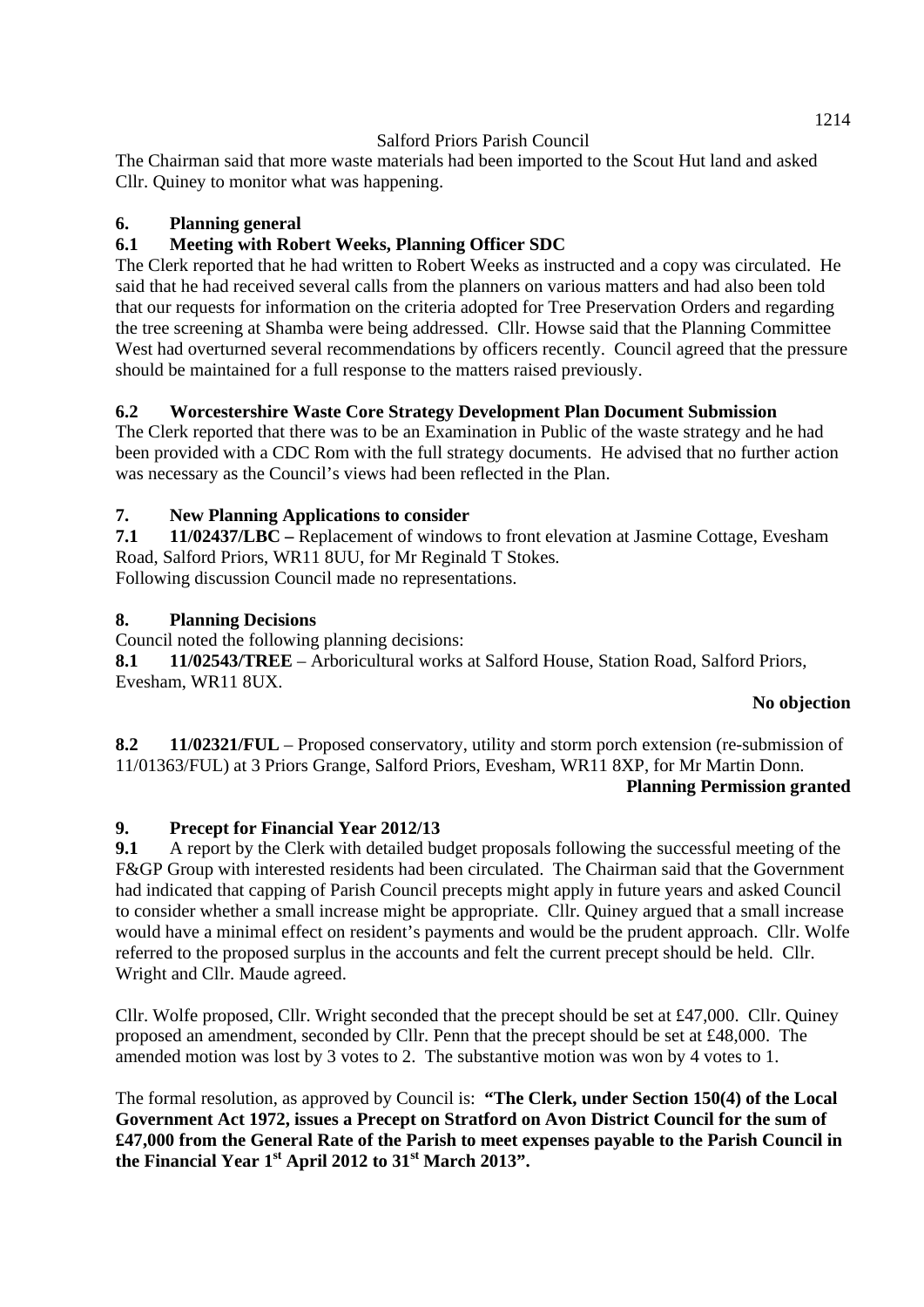Council agreed that the approved budget as circulated by the Clerk should be appended to the Minutes as Appendix B.

### **10. Footway Lighting**

## **10.1 Disconnection Contract**

The Clerk reported that following the last PC meeting, Western Power Distribution (WPD) came out and removed some more wires. However, another 8 poles still remain to be disconnected. Adam Mardell of WPD came to the office on 8.12.11 and discussed the outstanding works. He promised he would get 5 more poles disconnected by Christmas. However, the remaining 3 poles required either additional resource for traffic management where wires cross the highway or a total switch off was needed. He said these would involve additional costs to which the Clerk had objected strongly. Cllr. Wolfe said it was time to call in the lawyers and asked if WALC would advise who carried the liability in view of the failure of WPD to complete the contract in a reasonable time. Members also challenged the proposal by Mr Mardell to charge extra costs for an agreed contract to supply services when WDP was well aware of all the circumstances involved in the disconnection process. The Clerk was asked to draft a letter to senior management at WPD to be circulated first to Councillors and to a lawyer colleague of the Chairman for ratification.

### **10.2 Pole Removal**

The Clerk said that he thought there were now sufficient poles clear for Roger Small to start removing them. He said there may be a small additional charge to clear the final few poles. Council agreed with this course of action.

#### **10.3 Part-Night Timers**

The Clerk reported that Peter Long had completed the work to fit part-night timers. Where necessary he had replaced broken bulbs and carried out essential maintenance. Cllr. Quiney reported that light number 37 between the Perkins Close car park and the old peoples bungalows was on all the time. The Clerk was asked to investigate.

### **10.4 Light on footpath between the Post Office and School Avenue**

The Clerk said that all the necessary procedures had now been completed for implementing Council's decision to locate a new light in the footpath between the Post Office and School Avenue. He said the total cost would be £1482 plus VAT.

### **10.5 Other lights**

Because of the potential additional costs and the situation at WPD the Clerk said he had not progressed any further quotations. The Clerk was asked to contact the owner of the Post Office to ascertain if a light could be fixed to the corner of the building, supplied from within, and fitted with a part-night timer. The Council would pay for the power consumed. A budget of £500 was proposed by Cllr. Wright, seconded by Cllr. Wolfe, and agreed with the intention that the Clerk should try and implement the proposal as soon as possible. The Chairman said the light should be a 40W compact fluorescent with a good spread of light and similar to the Council's streetlight at the School. Orbit might need to be consulted as it was considered they are possibly the owners of the property.

### **11. Playing Field**

### **11.1 Playing Field weekly inspections.**

The Clerk reported that he had received inspection reports from Cllr. Quiney dated 14.11.11, 21.11.11, 28.11.11 and 5.12.11 and no serious issues were raised.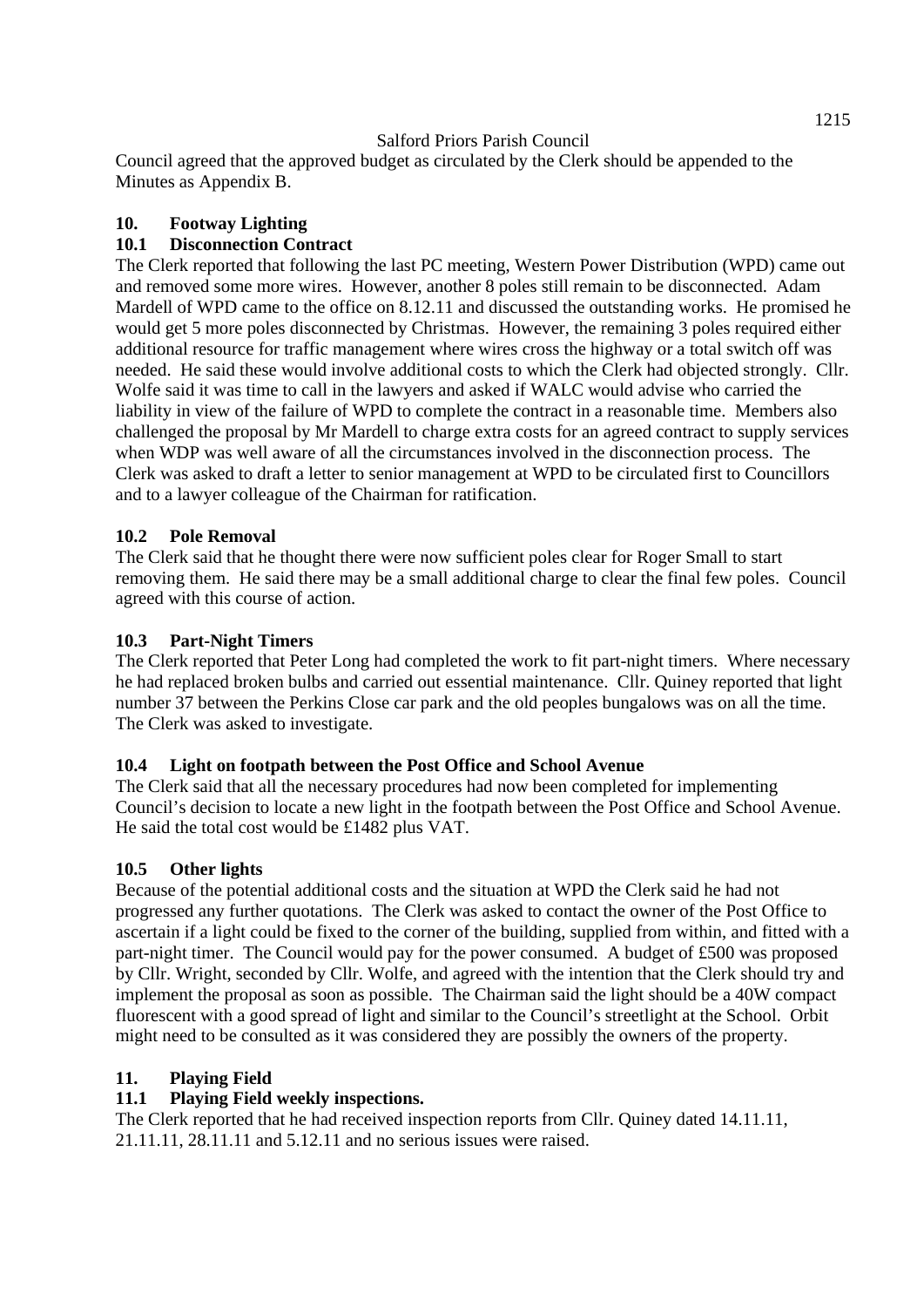# **11.2 Survey of users of the Playing Field.**

The Clerk reported that he had not received the draft survey promised by the mother's group and Council agreed to take no further action at this point.

## **11.3 Independent Inspection of the Play Equipment.**

The Clerk said he had sought quotations from Digley Associates, ROSPA, and JBC, who had all been recommended by Stratford DC. Only Digley Associates had responded with an offer of a full report and inspection for £38.00 plus VAT with the price held for three years. The work would be carried out in February. Cllr. Wright proposed, Cllr. Quiney seconded and it was agreed that the offer from Digley Associates should be accepted.

## **11.4 Ownership of the playing field car park**

The Clerk had asked Orbit to check if the car park was in their ownership and awaited a formal reply. Cllr. Quiney said there was considerable settlement to the central area of the car park surface and the Chairman said he was of the opinion that there was an underground flood storage facility below the car park. The Clerk was asked to investigate this urgently as a potential hazard could develop.

### **11.5 Mole control**

As instructed, the Clerk had asked Brandan White for a quotation to clear moles from the Playing Field and Churchyard Extension. He had inspected both sites and quoted £100 for the Playing Field and £80 for the extension area. However, he was concerned about just clearing the extension area rather than the whole Churchyard. In respect of the Playing Field Cllr. Quiney reported that there were no fresh workings. The Chairman said that some moles had been caught at the Churchyard and he asked Cllr. Quiney to inspect the extension area and report to the next meeting.

### **11.6 Request to use the Playing Field for football**

The Clerk had circulated a letter from Jack Fairfield-Davies of Cherry Tree Crescent requesting use of the Playing Field for a Salford Priors football team to be entered into the local league. The request included the provision of a shipping container for use as a changing facility. Council were supportive of the proposal and the Clerk was asked to produce a draft letter to Mr Fairfield-Davies for prior circulation and agreement by Councillors. Matters to be included related to insurance, not to use TOPs or the Youth Club nets, any container not to be located on the Playing Field (possible use of Scout Hut land) no charge to be made for first year, and a review after one year.

### **11.7 Work to the Playing Field hedge.**

The Chairman and Clerk met the Mowing Contractor regarding the hedge to the Playing Field following some comments from residents of Priors Grange. He has agreed to return to tidy up this hedge. He has also been asked to lower the height of the hedge immediately behind the playing field car park fence so that the light in the car park will be able to better illuminate the path to the Scout Hut. The cost of this work is £150. Cllr. Wright proposed, Cllr. Wolfe seconded, and it was agreed that this offer be accepted.

# **12. Events**

### **12.1 Progress report from the Jubilee Group**

The Clerk said it was essential to describe the status of the Jubilee Group as being a group controlled by the Parish Council to ensure that the Council's insurance would apply and also so that VAT could be recovered from expenses. Council agreed that the group should be constituted as a Working Group of the Parish Council. Council agreed that all the monies would be held within the Council's accounts and expenditure should not exceed monies previously deposited. It was agreed that the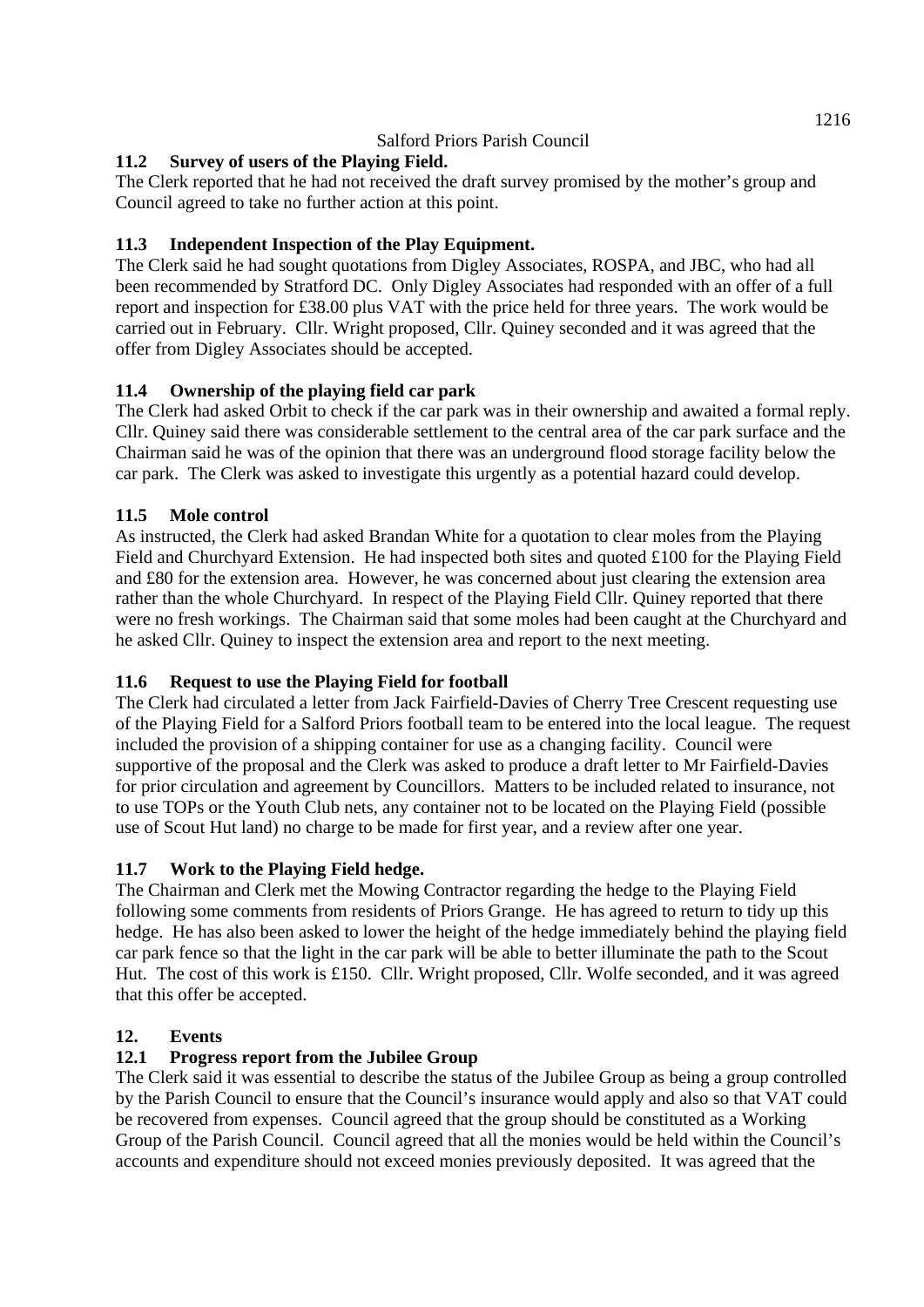Chairman of the Group should provide a report of activities to each meeting of the Council and that the Clerk should provide a financial report to each meeting.

## **13. Allotment garden plot for Youth Club**

The Clerk had circulated the letter from members of the Youth Club requesting that an allotment plot be provided for their use. The Clerk said that Plot 13 was available. Council agreed to support this venture and not to make a charge. The Club would have to comply with the regulations appertaining to the plots and to be supervised by an adult at all times. The Clerk was asked to write to the young people concerned.

### **14. Highways**

### **14.1 WCC Winter gritting programme**

The Clerk had circulated a map showing the winter gritting programme for the Parish. Councillors were pleased to note that WCC had responded to the many letters and representations from the Council last year and that School Road and Broom Lane were both included now in addition to Station Road, Evesham Road, and the B4088. The Clerk was asked to find out if the road between The Toll House and Abbots Morton was gritted. Cllr. Maude said he would check.

#### **14.2 Speeding in School Road**

A report from the Warwickshire County Council SpeedAware team regarding the work carried out between 21.09.11 and 5.10.11 had been circulated. Councillors noted that both covert and visible speed measurements were made. The report suggested that there was a problem with speeding in School Road particularly during the morning rush hour. The Clerk also said he had obtained accident statistics and over the last 7 years there had been just 2 slight accidents. The Clerk said that if the Parish Council wished to proceed down the enforcement route it appeared that it will have to secure support for the action from the Community Forum. Council agreed to have an item regarding the forums at the Annual Parish Meeting in April. The Chairman said that, in his opinion, and based on the speed report, the only solution was to provide one or more build-outs to slow traffic and the Clerk was asked to investigate.

#### **14.3 Petition requesting a bus shelter opposite Hedges Close, School Road**

The Clerk reported that a petition had been received requesting a bus shelter opposite Hedges Close, School Road. Councillors agreed that the Clerk should investigate issues such as land ownership, amount of foot traffic, and costs, with a view to the proposal being considered for the 2013/2014 budget. Councillors noted that the school bus travelled down School Road both in the morning and in the evening making use of the new Hedges Close shelter.

#### **14.4 Speed monitoring on Station Road**

The Clerk said that he had been asked to investigate the speed strips in Station Road and had contacted WCC but a reply was awaited.

#### **15. Communications**

**15.1** Cllr. Maude reported that all Agendas and Minutes had been posted on the website. Cllr. Wolfe asked that the refuse collection days over the Christmas and New Year period should be placed on the site and Cllr. Maude said he would upload this information.

**15.2** Council agreed that a Newsletter should be produced for the end of January, beginning of February.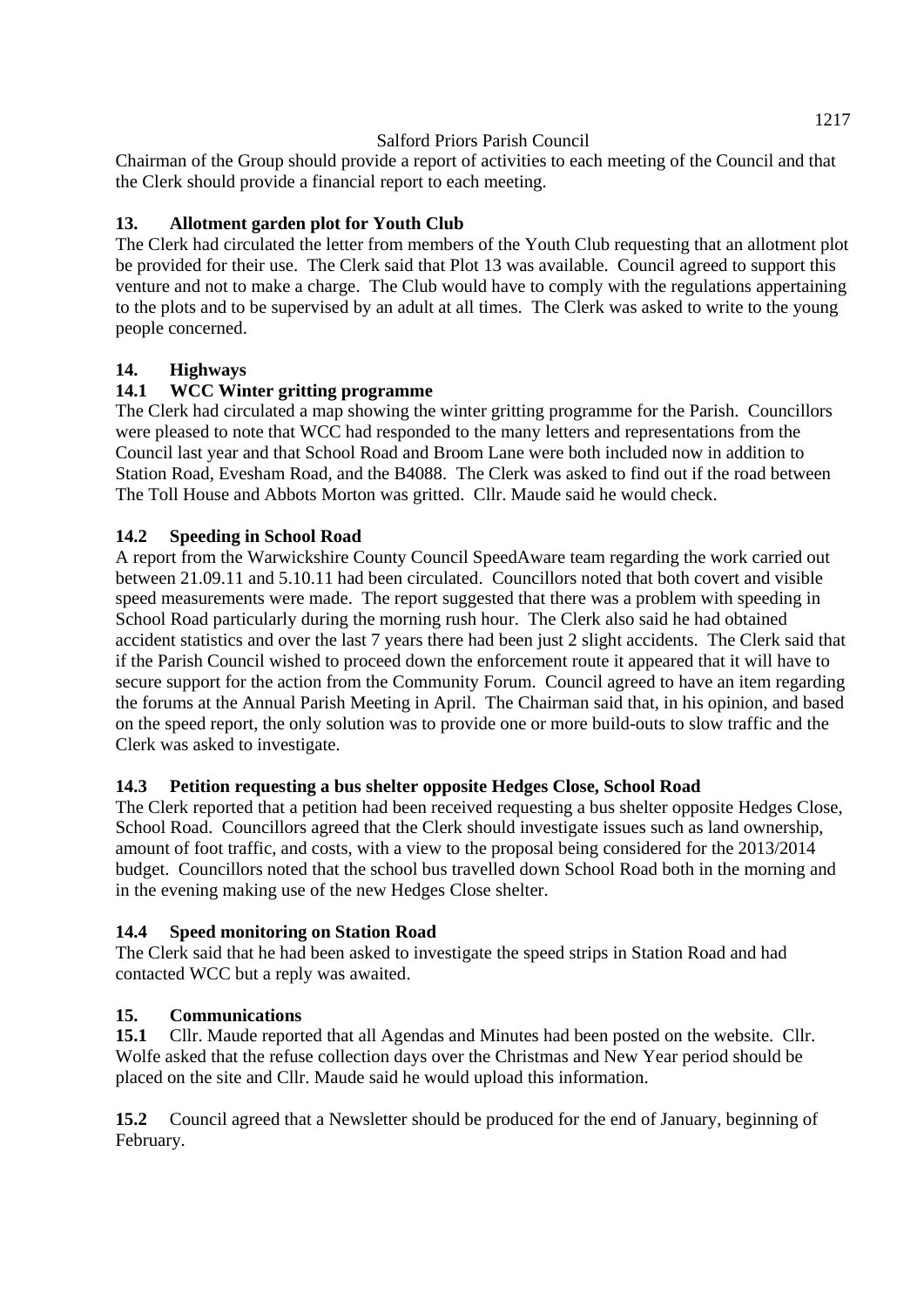# **16. Rights of Way**

## **16.1 Report from Footpaths Officer on the Rights of Way**

Cllr. Quiney was asked to investigate the gating of AL42 at Wood Bevington and report back to the next meeting.

## **16.2 County Council Volunteer Partnership**

The Clerk said there had been a misunderstanding regarding the "direction" of the payment for the new County Council Volunteer Partnership. The County would provide a minimum of £17 per mile for works in the parish. For Salford Priors this amounted to over £400 per year.

## **16.3 Realignment of AL11 at School Road**

The Clerk said that Sandfields had agreed to place some more hardcore around the pedestrian gate from School Road. He also said that Sandfields had done further work to AL11 between School Road and Ban Brook locating two further pedestrian gates and a stile around the Scout Hut land. In addition, Mr Cooke had cut back hedges around his field beyond the allotments to make access better for walkers.

On the advice of the Clerk, the Chairman left the room and Cllr. Wright took the Chair. The Chairman had not previously been made aware of the Clerk's intentions and therefore had no opportunity to declare an interest in the matter prior to it being discussed.

## **17. Millennium Oak at Iron Cross**

The Clerk reported that the diseased Oak tree had been removed and said quotations had been obtained from the County Forestry Officer (Container grown Quercus Robur - £130, 12-14cm. circumference in a 45 litre pot) and from Matt Hutchins at Badsey (£22.50 for a 3m. tree and £45.00 for a 4m. tree in a 50 litre pot) The Clerk suggested that Limebridge Rural services should be asked to provide a quotation for obtaining a suitable tree and planting it in position on the green at Iron Cross. Council agreed with this course of action and asked that the Vice-Chairman approve the quotation before the placing of an order.

Cllr. Stedman returned to the room and retook the Chair.

### **18. Bulk purchase of oil**

The Clerk had circulated a leaflet from Rix petroleum setting out terms for the bulk purchase of oil. All the administration was carried out by Rix and Council agreed to place an item in the next Newsletter to determine if there was interest amongst residents.

### **19. Staff and administrative matters**

### **19.1 Dates of meetings in 2012**

The Clerk had circulated a proposed list of meetings for 2012. Council agreed the dates as follows:

| Day       | <b>Date</b>        | <b>Month</b> | <b>Type</b>                      |
|-----------|--------------------|--------------|----------------------------------|
| Wednesday | $18^{th}$ .        | January      | Ordinary meeting                 |
| Wednesday | $15^{\text{th}}$ . | February     | Ordinary meeting                 |
| Wednesday | $21^{st}$ .        | March        | Ordinary meeting                 |
| Thursday  | $5^{\text{th}}$ .  | April        | <b>Annual Parish Meeting</b>     |
| Wednesday | $18^{th}$ .        | April        | Ordinary meeting                 |
| Wednesday | $16^{th}$ .        | May          | Annual Meeting of Parish Council |
| Wednesday | $16^{th}$ .        | May          | Ordinary meeting                 |
| Wednesday | $20th$ .           | June         | Ordinary meeting                 |
| Wednesday | $18^{th}$ .        | July         | Ordinary meeting                 |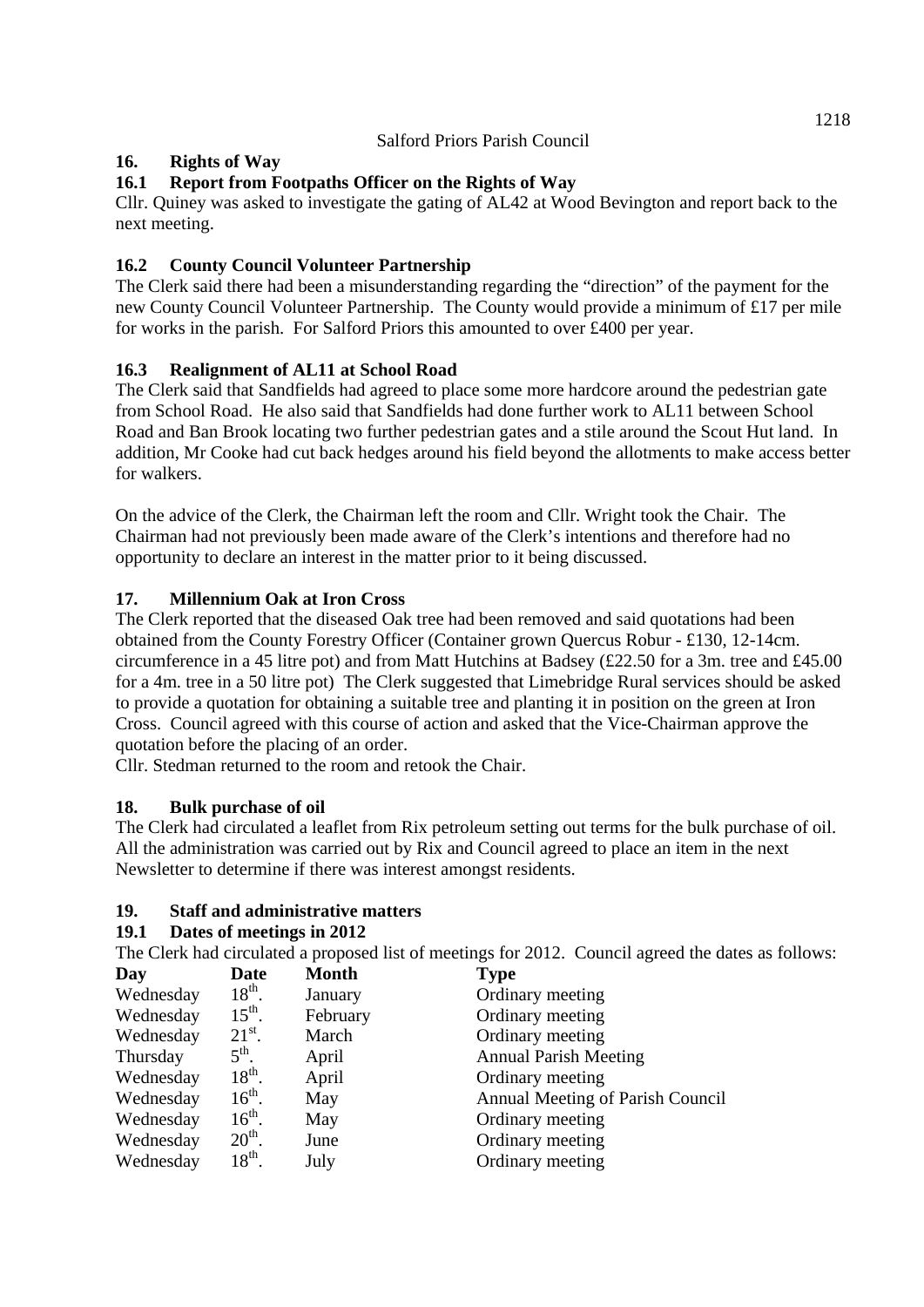|           |                    | <b>Salford Priors Parish Council</b> |                  |  |
|-----------|--------------------|--------------------------------------|------------------|--|
| Wednesday | $15^{\text{th}}$ . | August                               | Ordinary meeting |  |
| Wednesday | 19 <sup>th</sup>   | September                            | Ordinary meeting |  |
| Wednesday | $17th$ .           | October                              | Ordinary meeting |  |
| Wednesday | $21^{st}$ .        | November                             | Ordinary meeting |  |
| Wednesday | $19^{th}$ .        | December                             | Ordinary meeting |  |

All meetings at 7.30pm in Salford Priors Memorial Hall unless otherwise advised.

The Clerk was asked to check that the April meeting complied with statutory requirements.

#### **20. Matters raised by Councillors**

**20.1** Councillors were invited to use this opportunity to report minor matters of information not included elsewhere on the Agenda and to raise items for future agendas. Councillors were respectfully reminded that this is not an opportunity for debate or decision making.

**20.2** Cllr. Wolfe observed that the Budget meeting with interested residents had been a very worthwhile event.

**20.3** Cllr. Quiney enquired whether meetings should be held at other venues. It was agreed that other venues were not generally so good or convenient as the Memorial Hall but circumstances arose from time to time when it was necessary to move.

**20.4** The Chairman asked the Clerk to consider the appointment of a new Internal Auditor and also to consider the audit of procedures in February.

**20.5** Cllr. Wolfe congratulated the TOPs Management Committee on doing an excellent job and it was agreed to make public recognition of their efforts at the next Annual Parish Meeting.

**20.6** The Chairman raised the issue of insurance and the Clerk said he would prepare a specification document for obtaining alternate insurance quotes.

#### **21. Consideration of Correspondence Received**

#### **21.1 NALC briefing on the future of Standards of Conduct**

Council noted the information provided and the Clerk was asked to obtain advice from WALC on the need to re-adopt the Code for consideration on the next Agenda.

### **21.2 WALC Newsletter ADH\97\11\2011**

Council noted the information provided. The Clerk was asked to circulate the Planning Booklet. Councillors considered attendance at the Community Forums and the Clerk was asked to suggest The Memorial Hall as a venue.

#### **21.3 Alcester Childrens' Centre**

Councillors noted the invitation to attend a meeting to discuss the re-launch of the Alcester Children's Centre.

#### **22. Tabled documents**

Council noted the following documents tabled by the Clerk

**22.1** LCR, Winter 2011

#### **23. Finance**

#### **23.1 Consideration and approval of the payments and transfers listed in Appendix A.**

Council noted the income transactions in Appendix A1.

Council considered the expenditure transactions listed in Appendix A2. Authorisation for payment was proposed by Cllr. Wright, seconded by Cllr. Penn, and carried. Cheques were signed by Cllr. Wright and Cllr. Wolfe.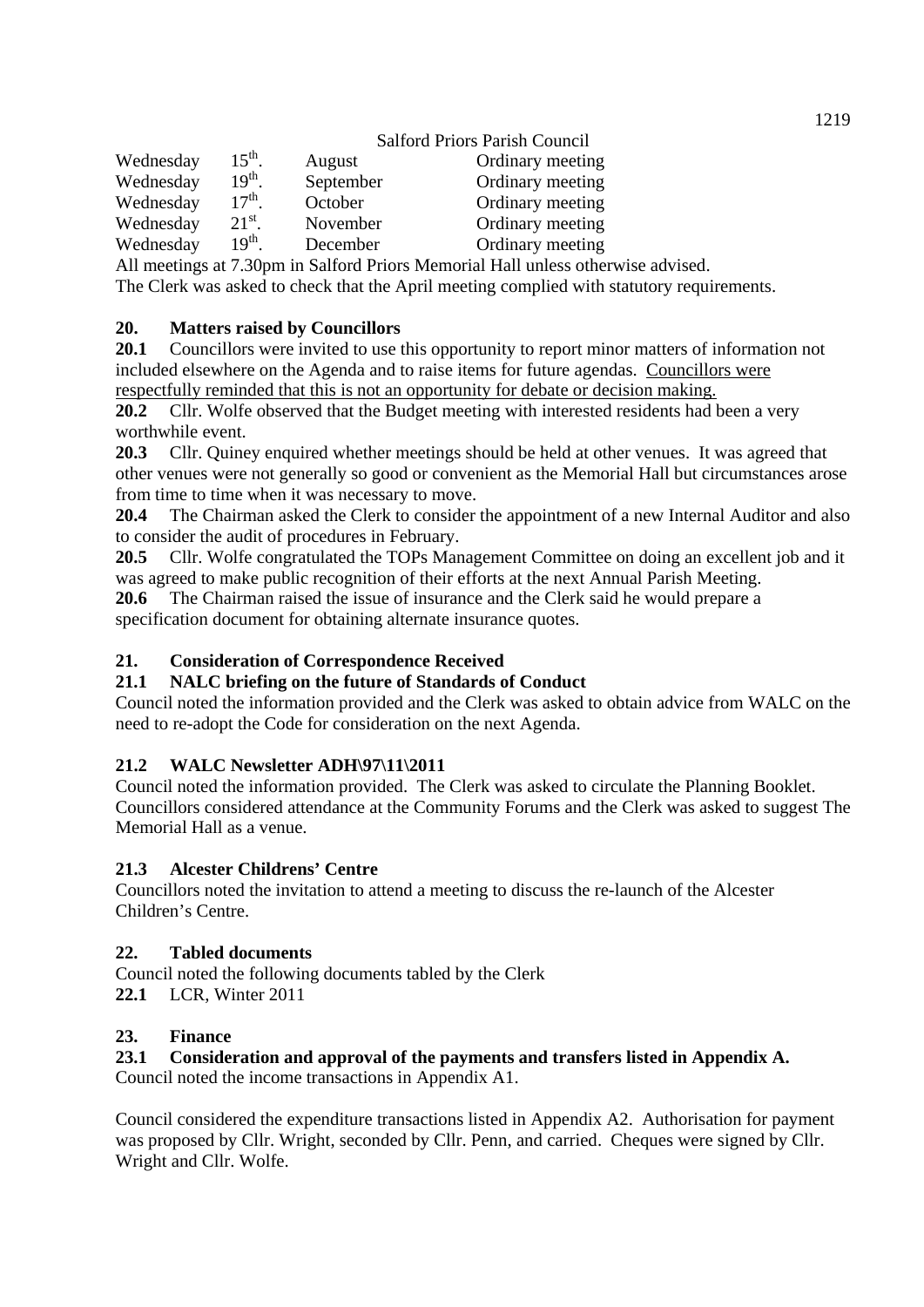Council considered and approved the proposal to transfer £6000.00 from No.1 account to Community account in Appendix A3. Authorisation for transfer of funds was proposed by Cllr. Wright, seconded by Cllr. Wolfe, and carried.

Council noted the bank balances in Appendix A4.

### **23.2 Report on the cost of the Civic Reception**

Council noted the circulated report from the Clerk showing the cost of the Civic reception as being £562.79 for the Parish Council and £576 for the Memorial Hall.

### **24. Date of Next Meeting**

Council confirmed the date of the next Ordinary Meeting of the Parish Council at 7.30pm on Wednesday 18<sup>th</sup>. January 2012 in The Memorial Hall, Salford Priors.

#### **25. Closure of meeting**

The Chairman closed the meeting at 10.22.pm.

| Aі<br>Income u ansacuons for approval |               |          |       |            |                                                     |
|---------------------------------------|---------------|----------|-------|------------|-----------------------------------------------------|
| Tn. No.                               | <b>Cheque</b> | Gross    | Vat   | <b>Net</b> | <b>Details</b>                                      |
| 6491                                  | Cash          | 690.00   | 0.00  | 690.00     | Jubilee Group, raised at Bingo event                |
| 6492                                  |               | 576.00   | 0.00  | 576.00     | Memorial Hall, share of Civic Reception<br>costs    |
| 6493                                  |               | 5.55     | 0.00  | 5.55       | HSBC Bank interest No.1 $a/c$                       |
| 9007                                  |               | 0.04     | 0.00  | 0.04       | HSBC Bank interest No. $3 a/c$                      |
| 6494                                  |               | 178.24   | 0.00  | 178.24     | TOPs Mgt. Com., Electricity charges to<br>31.12.11. |
| <b>Total</b>                          |               | £1449.83 | £0.00 | £1449.83   |                                                     |

#### **APPENDIX A - Finance**

### **A1 Income transactions for approval**

#### **A2 Expenditure transactions for approval**

| Tn. No. | <b>Cheque</b> | <b>Gross</b> | Vat   | <b>Net</b> | <b>Details</b>                                                                                                    |  |
|---------|---------------|--------------|-------|------------|-------------------------------------------------------------------------------------------------------------------|--|
| 8787    | dd            | 60.00        | 2.86  | 57.14      | EDF, TOPs electricity                                                                                             |  |
| 8788    | dd            | 18.99        | 2.83  | 16.16      | Plusnet, Office Broadband                                                                                         |  |
| 8789    | 102476        | 223.94       | 37.32 | 186.62     | Staples, stationery, coloured paper, white<br>paper, HP printer and ink cartridges,<br>batteries, report folders. |  |
| 8790    | 102477        | 300.00       | 0.00  | 300.00     | M Hackling, refurbishment of three<br>wooden seats                                                                |  |
| 8791    | 102478        | 142.00       | 0.00  | 142.00     | M Hackling, refurbishment and repair of<br>goalposts                                                              |  |
| 8792    | 102479        | 650.00       | 0.00  | 650.00     | M Hackling, painting of TOPs fascia and<br>cladding                                                               |  |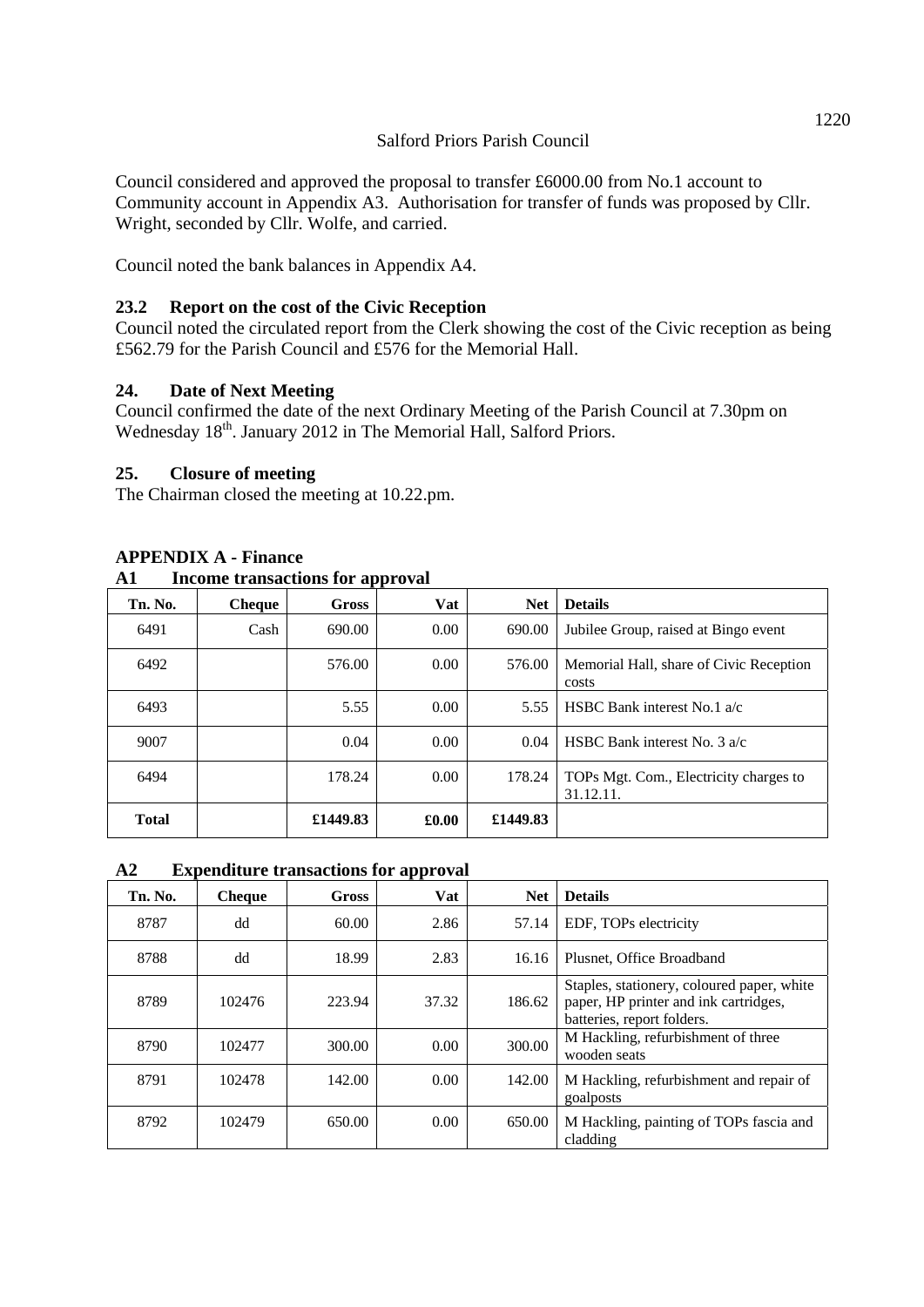Salford Priors Parish Council

| 8793         | 102480 | 35.00    | 0.00    | 35.00    | M Hackling, erect fingerpost at Playing<br>Field                                                            |  |
|--------------|--------|----------|---------|----------|-------------------------------------------------------------------------------------------------------------|--|
| 8794         | 102481 | 1028.40  | 171.40  | 857.00   | PD Long, fit part night controllers to<br>estate lights                                                     |  |
| 8795         | 102482 | 402.70   | 0.00    | 402.70   | MJ Philpott, Clerk's salary December                                                                        |  |
| 8796         | 102483 | 839.16   | 0.00    | 839.16   | The Post Office, HMRC Tax & NI                                                                              |  |
| 8797         | 102484 | 56.48    | 0.00    | 56.48    | MJ Philpott, Clerk's expenses, postage<br>and mileage                                                       |  |
| 8798         | 102485 | 476.40   | 79.40   | 397.00   | Central Networks, disconnect light at<br>Dunnington                                                         |  |
| 8799         | 102486 | 918.00   | 153.00  | 765.00   | Central Networks, New supply to light in<br>path by Post Office                                             |  |
| 8800         | 102487 | 150.00   | 0.00    | 150.00   | Poppy Appeal, donation to Royal British<br>Legion                                                           |  |
| 8801         | 102488 | 36.00    | 0.00    | 36.00    | Tom Pearsall, advert for Jubilee Bingo<br>event                                                             |  |
| 8802         | 102489 | 73.80    | 12.30   | 61.50    | PD Long. Lighting maintenance                                                                               |  |
| 8803         | 102490 | 216.00   | 36.00   | 180.00   | Hightrees Landscape Services Ltd., hedge<br>cutting, allotments, playing field, and<br>Churchyard extension |  |
| 8804         | 102491 | 40.00    | 0.00    | 40.00    | SDC, licence to hold a raffle for the<br>Jubilee Event.                                                     |  |
| 8805         | 102492 | 81.21    | 13.53   | 67.68    | BT Payment Services Ltd., Office phone                                                                      |  |
| <b>Total</b> |        | £5748.08 | £508.64 | £5239.44 |                                                                                                             |  |

### **A3. Transfers**

To transfer £6000 from No.1 account to Community account.

| A4.        | <b>Account Balances at 13.12.11</b> |            |
|------------|-------------------------------------|------------|
|            | Community a/c                       | £1,090.85  |
| No.1 $a/c$ |                                     | £45,548.05 |
| No.3 $a/c$ |                                     | £214.00    |

**APPENDIX B is attached overleaf.**